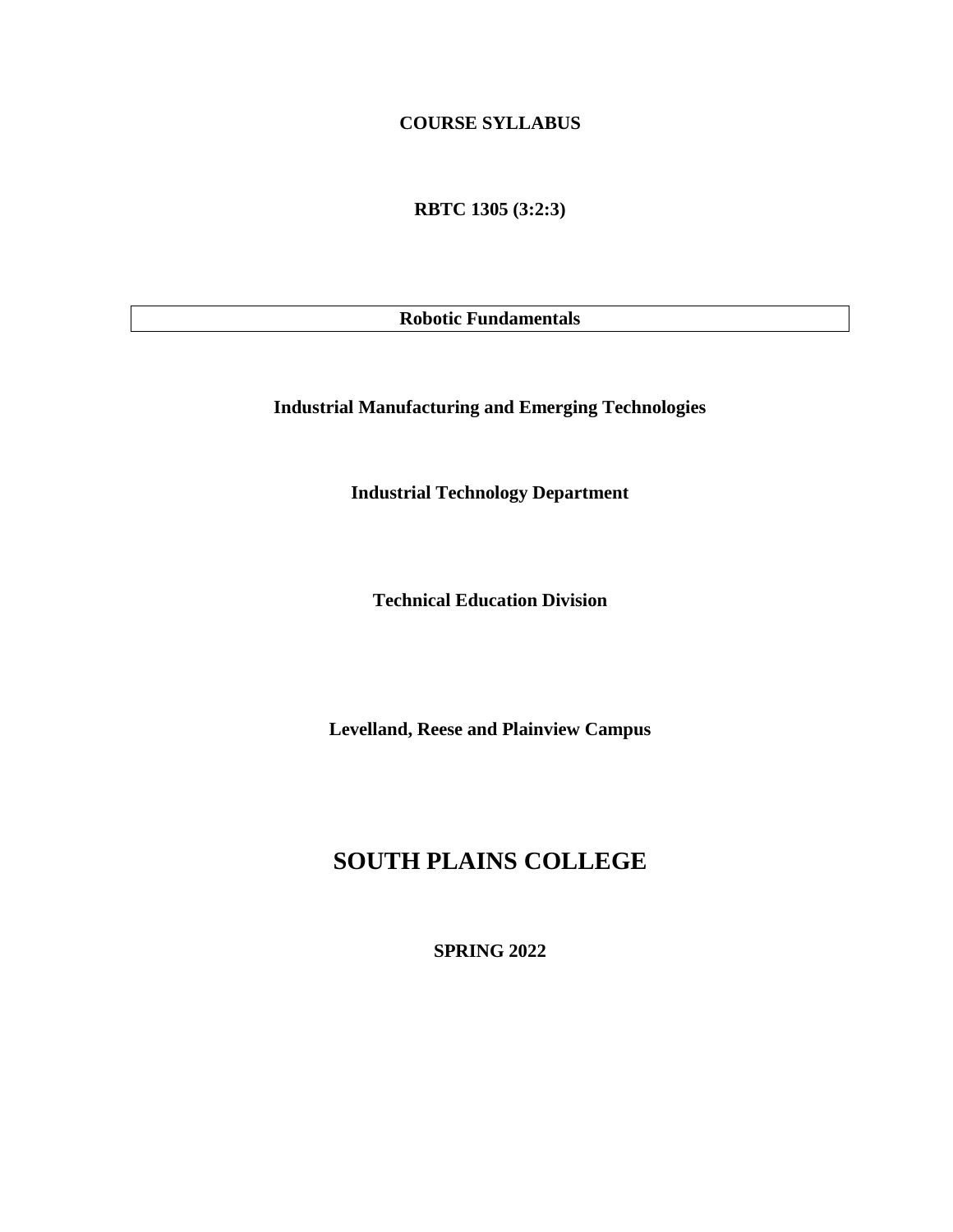#### COURSE SYLLABUS

#### COURSE TITLE: RBTC1305 Robotic Fundamentals

INSTRUCTOR: Raymund Elizondo

 Bill Tackett Wheeler Osborne Salvador Molinar Randy Reeves

#### OFFICE LOCATION: ET Building, Reese Center, and Plainview Room # IM103, IM104, RC215C, PTB112

(806)894-9611 ext: 2297 E-Mail btackett@southplainscollege.edu (806)894-9611 ext: 2352 E-Mail wosborne@southplainscollege.edu (806)894-9611 ext: 2334 E-Mail smolinar@southplainscollege.edu

OFFICE HOURS: By appointment

#### **SOUTH PLAINS COLLEGE IMPROVES EACH STUDENTS LIFE**

#### **\*\*\*\*\*\*\*\*\*\*\*\*\*\*\*\*\*\*\*\*\*\*\*\*\*\*\*\*\*\*\*\*\*\*\*\*\*\*\*\*\*\*\*\*\*\*\*\*\*\*\*\*\*\*\*\*\*\*\*\*\*\*\*\*\*\*\*\*\*\*\*\*\*\*\*\*\*\*\*\*\*\*\*\***

#### **I GENERAL COURSE INFORMATION:**

- **A. Course Description:** An introduction to flexible automation. Topics include installation, repair, maintenance, and development of flexible robotic manufacturing systems.
- **B. Course Learning Outcomes:** Describe the history of robotics and its impact on production and the labor force; define the term "robot" and describe general characteristics; explain the physics of robot motion and use different teaching pendants; and describe the characteristics of different types of robot control systems, applications of robots, and end-of-arm tooling.
- **C. Course Competencies:** Students must demonstrate the ability to master the concepts and techniques covered in the classroom and lab. Each student must attain a minimum level of 70% as an average on written tests, both daily and final, and on assigned lab projects.
- **D. Tutoring:** Students who do not pass their first exam will be required to attend three hours of tutoring each week until they pass their exam. This is a course requirement and will be reflected in the course grade.
- **E. Academic Integrity:** It is the aim of Industrial Manufacturing and Emerging Technologies faculty of South Plains College to foster a spirit of complete honesty and a high standard of integrity. The attempt of any student to present as his or her own work, which he or she has not honestly performed, is regarded by the faculty and administration as a most serious offence and renders the offender liable to serious consequences, possibly suspension. Students should refer to the SPC General Catalog policy regarding consequences for cheating and plagiarism (see "Academic Integrity" as well as "Student Conduct" sections in the college catalog). At times, working with other students is encouraged for some assignments and meets SCANS competencies C-9 through C-14. If you have a question as to whether you may work with other students on any assignment, ASK YOUR INSTRUCTOR.
- **F. SCANS and Foundation Skills:** The appropriate competencies and foundations skills (SCANS) have been integrated into the IMET program. The following competencies and foundation skills have been specifically integrated into the Course. C-1, C-3 through C-8, C-17, C19, F-1 through F-3, F-5, F-6, F-11, F-16, and F-17.

### **II SPECIFIC COURSE/INSTRUCTOR REQUIREMENTS:**

- **A. Textbook and other materials:** Larry T. Ross, Stephen W. Fardo, James W. Masterson, Robert L. Towers; Robotics Theory and Industrial Applications, Second Edition, The Goodheart-Willcox Company Inc. Publishers, ISBN 978-1-60525-32-1-3 **Arduino Uno Microprocessor kit:** Available at the SPC Bookstore SKU#: 76401521100
- **B. Tools:** TI-30Xa Scientific Calculator, ANSI approved Safety Glasses, Pocket knife (Lock Blade) Or Multi-Tool, Digital Multi-meter, USB Jump-drive (Memory Stick), Earphones with standard audio jack for listening to computer audio files with, Ear Plugs or some type of hearing protection, and a class G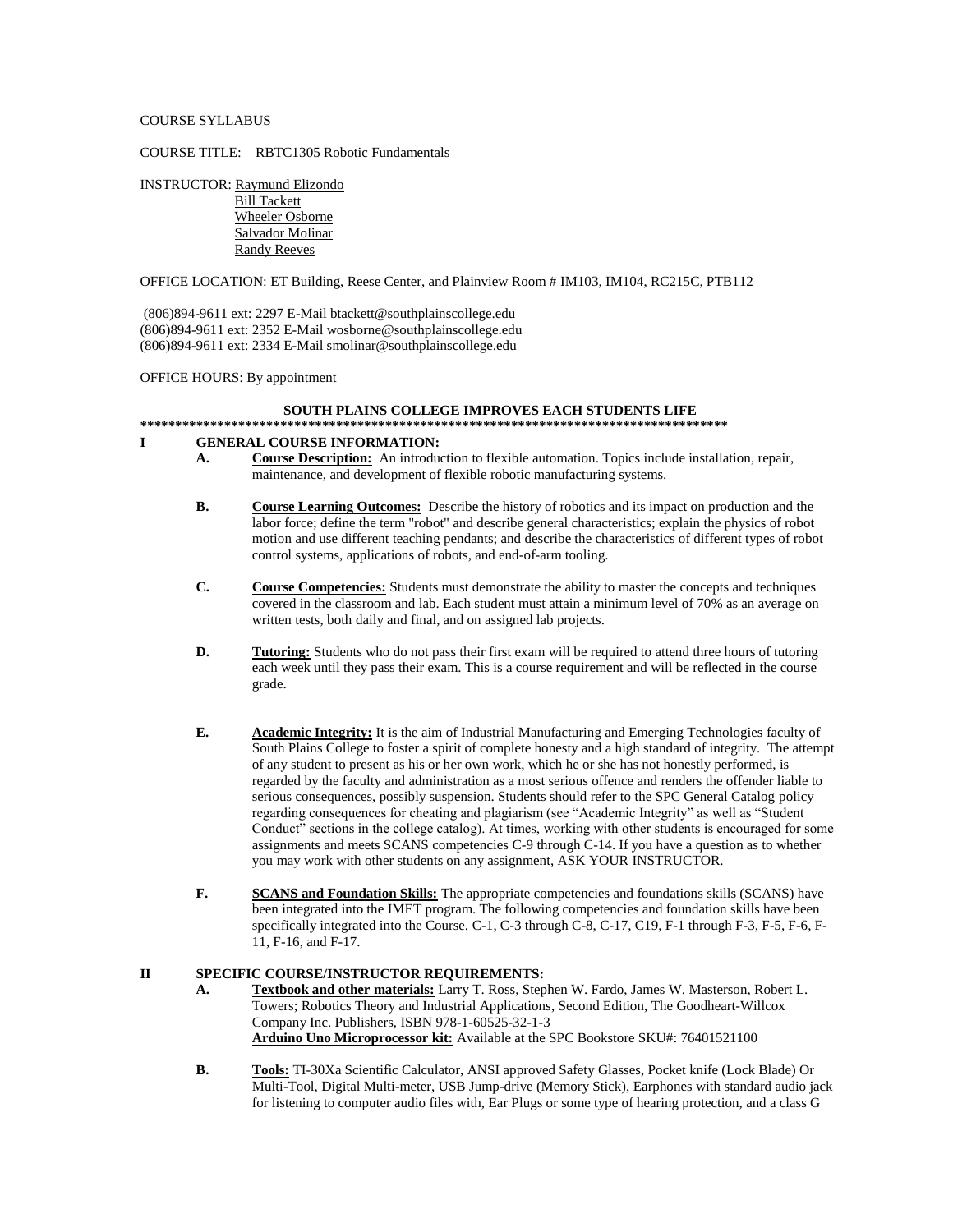Hard hat and a Windows based laptop or desktop computer with internet access for online assignments and meetings.

**C.** *Consistent with the latest CDC recommendations, we have revised our guidance for students, faculty, and staff who have a known exposure or have tested positive. Anyone with a known exposure should wear a mask for 10 days and should seek a COVID-19 test on day five after exposure. If you test positive or develop symptoms, you should immediately self-isolate and seek a COVID-19 test. Please immediately notify your instructor, supervisor, and DeEtte Edens, Associate Director of Health and Wellness, any time you test positive for COVID-19. Anyone who tests positive is required to self-isolate for five days. Following the five-day isolation period, if you are asymptomatic or your symptoms are resolving, you may return to work or class but should wear a mask for five additional days. If you are still symptomatic, please contact DeEtte Edens at [dedens@southplainscollege.edu](mailto:dedens@southplainscollege.edu) or 806-716-2376 prior to your return date.*

#### **D. South Plains College Attendance Policy**

Students are expected to attend all classes in order to be successful in a course. The student may be administratively withdrawn from the course when absences become excessive as defined in the course syllabus.

When an unavoidable reason for class absence arises, such as illness, an official trip authorized by the college or an official activity, the instructor may permit the student to make up work missed. It is the student's responsibility to complete work missed within a reasonable period of time as determined by the instructor. Students are officially enrolled in all courses for which they pay tuition and fees at the time of registration. Should a student, for any reason, delay in reporting to a class after official enrollment, absences will be attributed to the student from the first class meeting.

Students who enroll in a course but have "Never Attended" by the official census date, as reported by the faculty member, will be administratively dropped by the Office of Admissions and Records. A student who does not meet the attendance requirements of a class as stated in the course syllabus and does not officially withdraw from that course by the official census date of the semester, may be administratively withdrawn from that course and receive a grade of "X" or "F" as determined by the instructor. Instructors are responsible for clearly stating their administrative drop policy in the course syllabus, and it is the student's responsibility to be aware of that policy.

It is the student's responsibility to verify administrative drops for excessive absences through MySPC using his or her student online account. If it is determined that a student is awarded financial aid for a class or classes in which the student never attended or participated, the financial aid award will be adjusted in accordance with the classes in which the student did attend/participate and the student will owe any balance resulting from the adjustment.

#### **Absence for Military Service**

In accordance with Texas Education Code Section 51.9111, a student is excused from attending classes or engaging in other required activities, including exams, if he or she is called to active military service of a reasonably brief duration. The maximum time for which the student may be excused has been defined by the Texas Higher Education Coordinating Board as "no more than 25 percent of the total number of class meetings or the contact hour equivalent (not including the final examination period) for the specific course or courses in which the student is currently enrolled at the beginning of the period of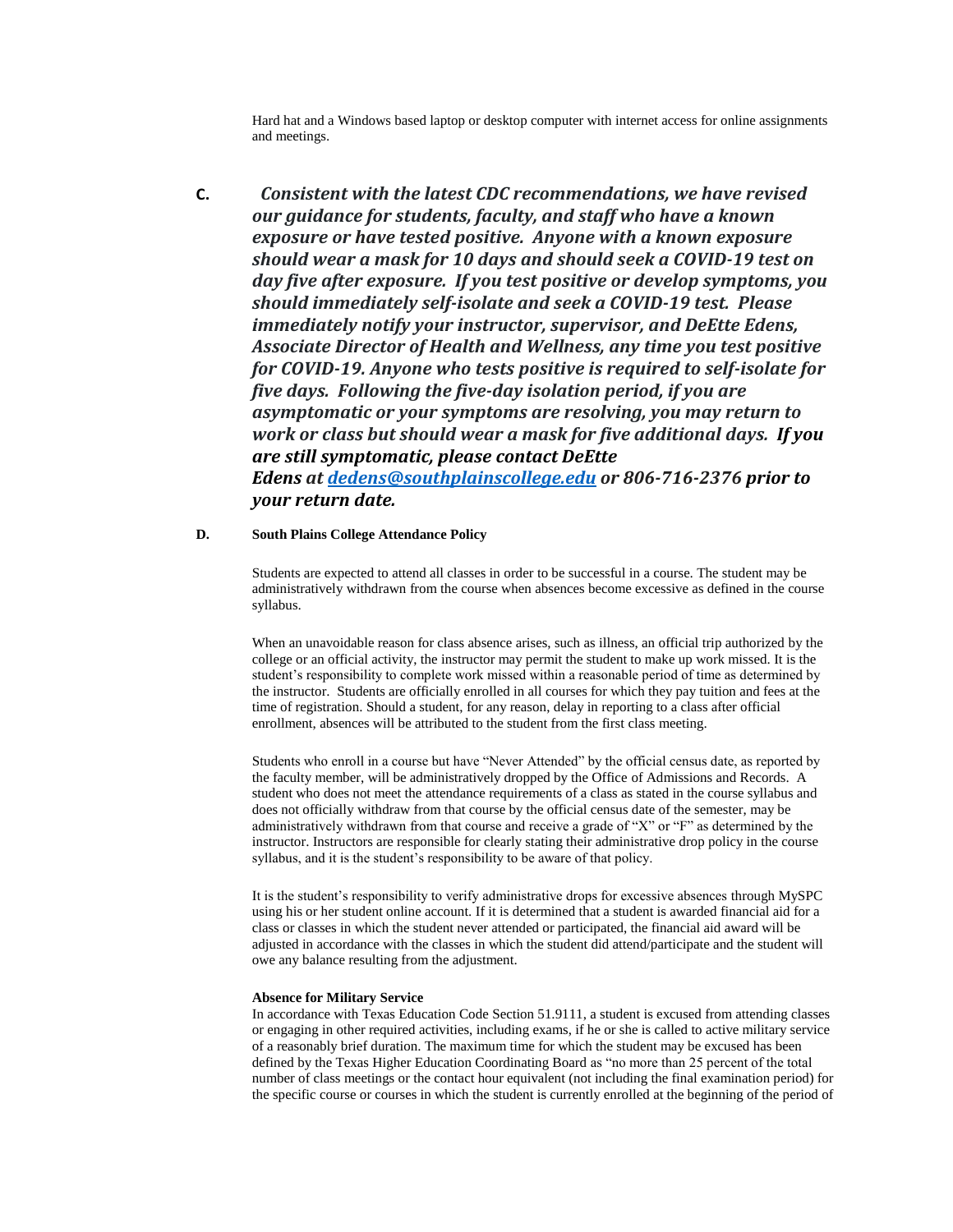active military service." The student will be allowed a reasonable time after the absence to complete assignments and take exams.

#### **Religious Holy Days**

In accordance with Texas Education Code Section 51.911, South Plains College will allow a student who is absent from class for the observance of a religious holy day to take an examination or complete an assignment scheduled for that day within seven (7) calendar days after the absence. Students are required to file a written notification of absence with each instructor within the first fifteen (15) days of the semester in which the absence will occur. Forms for this purpose are available in the Dean of Students Office along with instructions and procedures. "Religious holy days" means a holy day observed by a religion whose place of worship is exempt from property taxation under Texas Tax Code Section 11.20.

#### **Pregnancy**

In accordance with Title IX of the Education Amendments of 1972, in the event of pregnancy, termination of pregnancy or recovery from any of these conditions a student's absences shall be excused, as deemed necessary by the students physician (Title IX.) The student should contact the SPC Title IX coordinator for further assistance.

- **E.** The following attendance guidelines have been established for the IMET program:
	- 1. **Absent** from class is defined as "not present and ready to participate during scheduled lecture or lab times."
	- 2. **Tardy** is defined as "not present at the designated starting time of the lecture or lab." **Three tardies will equal one absence and will be treated the same as any absence**.
	- 3. When a student accumulates **six** absences minimum course objectives cannot be met. At the discretion of the instructor, the student may be withdrawn from the course.
- **F. Assignment policy:** All required work must be turned in on time in order that the student may benefit from the corrections and study for future examinations. Any work that is handed in post the due date or tests missed will be accepted only at the discretion of the Instructor, Points will be taken from all late assignments or test accepted by the Instructor.
- **G. Grading Policy:** Daily tests average will equal 33.3% of final semester grade lab grade will equal 33.3% of final semester grade and final test grade will equal 33.3% of final semester grade. Written and oral assignments will be averaged in with daily test average and lab grade will consist of lab projects. The lab grade will also include an end of semester Instructor assessment that will be used to adjust the lab grade up or down by up to 20%. This is used to account for class participation, safety violations, end of class clean up as well as other criteria deemed important by the instructor such as overall attitude and demeanor.
- **H. Special Requirements:** Students in the Industrial Manufacturing and Emerging Technologies program will be required to follow safety procedures while in the classroom and the lab. Chemical hazards and appropriate SDS safety practices will be stressed as part of the safety program.

#### **I. Cell phones**

No cell phones or other electronic devices are allowed in the classroom or during lectures. Cell phones may be used during break or during labs.

#### **J. Class Dress Code**

No open toed shoes, sandals or flip-flop styled shoes. No baggy, saggy or drooping clothes. This includes wearing pants pulled down in a "Low Slung Style". For safety considerations standard shop acceptable attire is required. If you have any doubts about what is acceptable see the instructor for clarification.

#### **K. Tobacco Use**

No tobacco use of any kind is permitted inside the buildings.

- This includes smokeless tobacco.
	- No spitting in the trashcans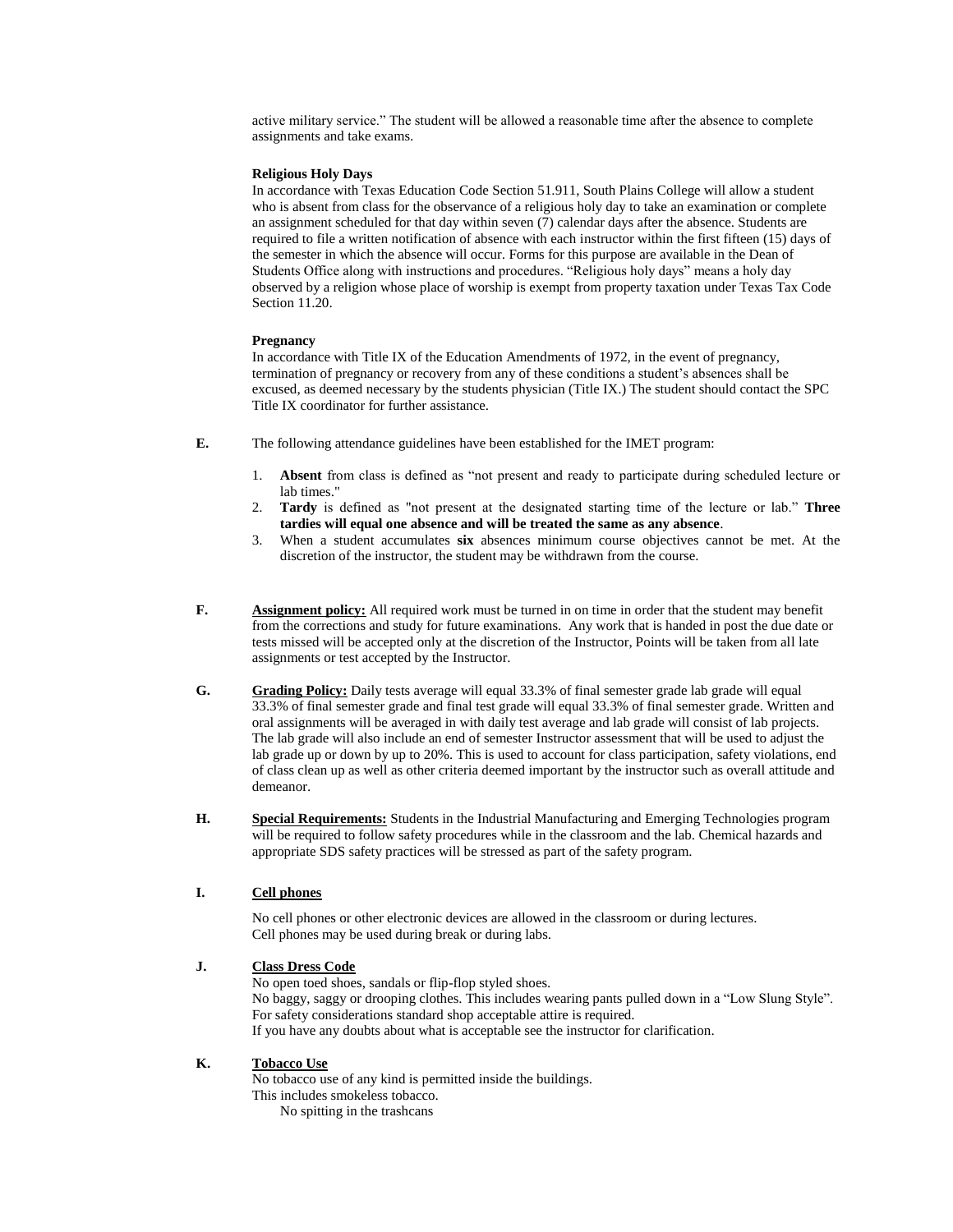No spitting in the urinals or toilets No spitting on the floor (Including inside the lab/Shop areas) No use of cups or bottles as spittoons.

### III. **COURSE OUTLINE:**

- 1. Programming
- 2. Applications
- 3. Electromechanical systems
- 4. Sensors
- 5. End Effectors
- 6. CNC
- 7. Maintenance 8. Teleoperators

### **SPC Standard Disability Statement**

Students with disabilities, including but not limited to physical, psychiatric, or learning disabilities, who wish to request accommodations in this class should notify the Disability Services Office early in the semester so that the appropriate arrangements may be made. In accordance with federal law, a student requesting accommodations must provide acceptable documentation of his/her disability to the Disability Services Office. For more information, call or visit the Disability Services Office at Levelland (Student Health & Wellness Office) 806-716-2577, Reese Center (Building 8) 806-716-4675, or Plainview Center (Main Office) 806-716-4302 or 806- 296-9611.

### **Non-Discrimination Statement**

South Plains College does not discriminate on the basis of race, color, national origin, sex, disability or age in its programs and activities. The following person has been designated to handle inquiries regarding the non-discrimination policies: Vice President for Student Affairs, South Plains College -1401 College Avenue, Box 5, Levelland, TX 79336, 806-894-9611

### **Diversity Statement**

In this class, the teacher will establish and support an environment that values and nurtures individual and group differences and encourages engagement and interaction. Understanding and respecting multiple experiences and perspectives will serve to challenge and stimulate all of us to learn about others, about the larger world and about ourselves. By promoting diversity and intellectual exchange, we will not only mirror society as it is, but also model society as it should and can be.

### **Campus Concealed Carry**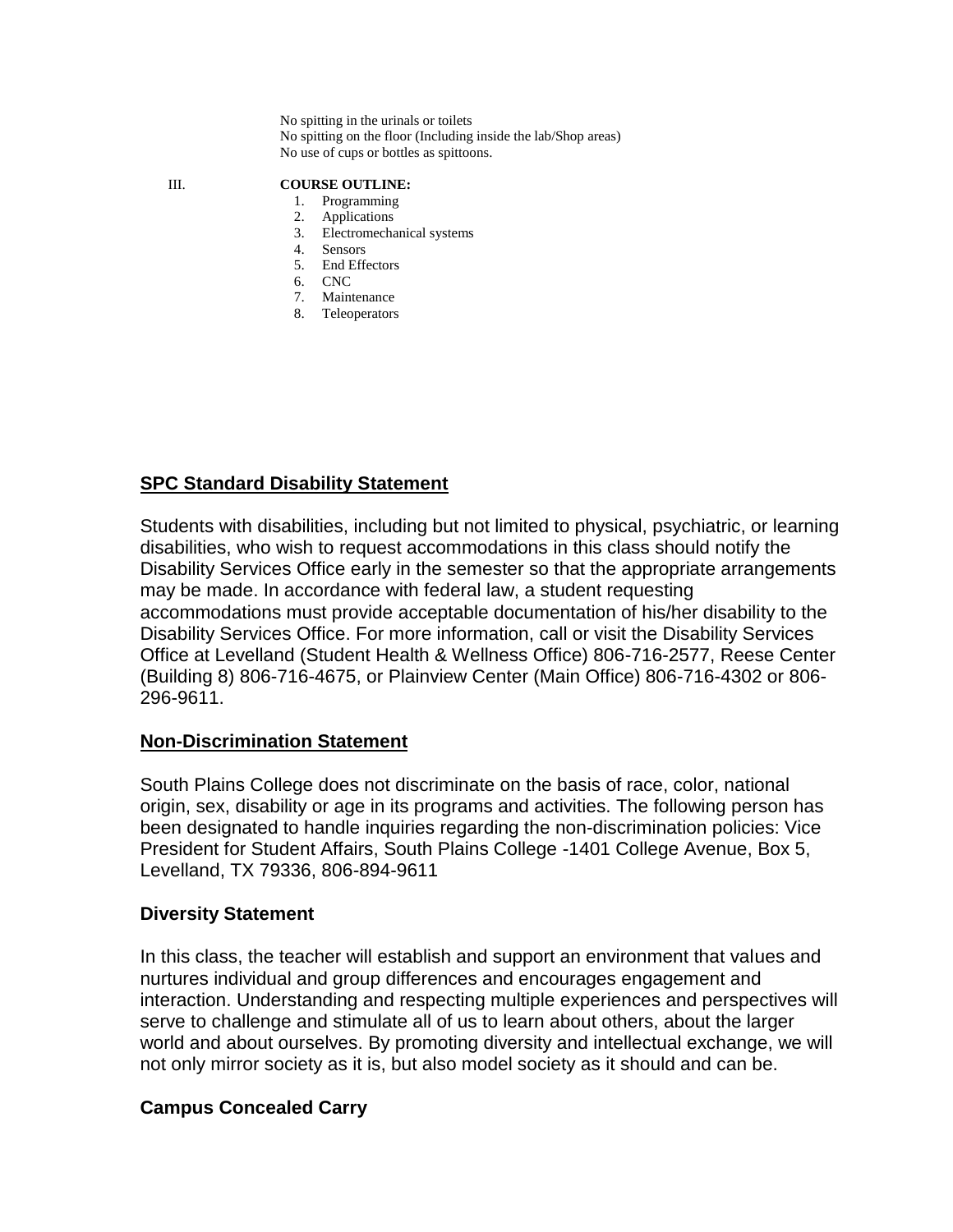*South Plains College permits the lawful carry of concealed handguns in accordance with Texas state law, and Texas Senate Bill 11. Individuals possessing a valid License to Carry permit, or the formerly issued Concealed Handgun License, may carry a concealed handgun at all campus locations except for the following.*

• *Natatorium*

*For a complete list of campus carry exclusions zones by event, please visit* **<http://www.southplainscollege.edu/campuscarry.php>**

Texas Senate Bill - 11 (Government Code 411.2031, et al.) authorizes the carrying of a concealed handgun in South Plains College buildings only by persons who have been issued and are in possession of a Texas License to Carry a Handgun. Qualified law enforcement officers or those who are otherwise authorized to carry a concealed handgun in the State of Texas are also permitted to do so. Pursuant to Penal Code (PC) 46.035 and South Plains College policy, license holders may not carry a concealed handgun in restricted locations. For a list of locations, please refer to the SPC policy at:

[\(http://www.southplainscollege.edu/human\\_resources/policy\\_procedure/hhc.php\)](http://www.southplainscollege.edu/human_resources/policy_procedure/hhc.php)

Pursuant to PC 46.035, the open carrying of handguns is prohibited on all South Plains College campuses. Report violations to the College Police Department at 806-716-2396 or 9-1-1.

### **SCANS COMPETENCIES**

**RESOURCES: Identifies, organizes, plans and allocates resources.**

- C-1 **TIME**—Selects goal—relevant activities, ranks them, allocates time, and prepares and follows schedules.
- C-2 **MONEY**—Uses or prepares budgets, makes forecasts, keeps records, and makes adjustments to meet objectives.
- C-3 **MATERIALS & FACILITIES**—Acquires, stores, allocates, and uses materials or space efficiently.
- C-4 **HUMAN RESOURCES**—Assesses skills and distributes work accordingly, evaluates performances and provides feedback.

### **INFORMATION – Acquires and Uses Information**

- C-5 Acquires and evaluates information.
- C-6 Organizes and maintains information.
- C-7 Interprets and communicates information.
- C-8 Uses computers to process information.
- **INTERPERSONAL – Works With Others**
- C-9 Participates as members of a team and contributes to group effort.
- C-10 Teaches others new skills.
- C-11 Serves clients/customers—works to satisfy customer's expectations.
- C-12 Exercises leadership—communicates ideas to justify position, persuades and convinces others, responsibly challenges existing procedures and policies.
- C-13 Negotiates-Works toward agreements involving exchanges of resources resolves divergent interests.
- C-14 Works with Diversity-Works well with men and women from diverse backgrounds.

**SYSTEM – Understands Complex Interrelationships**

C-15 Understands Systems—Knows how social, organizational, and technological systems work and operates effectively with them.